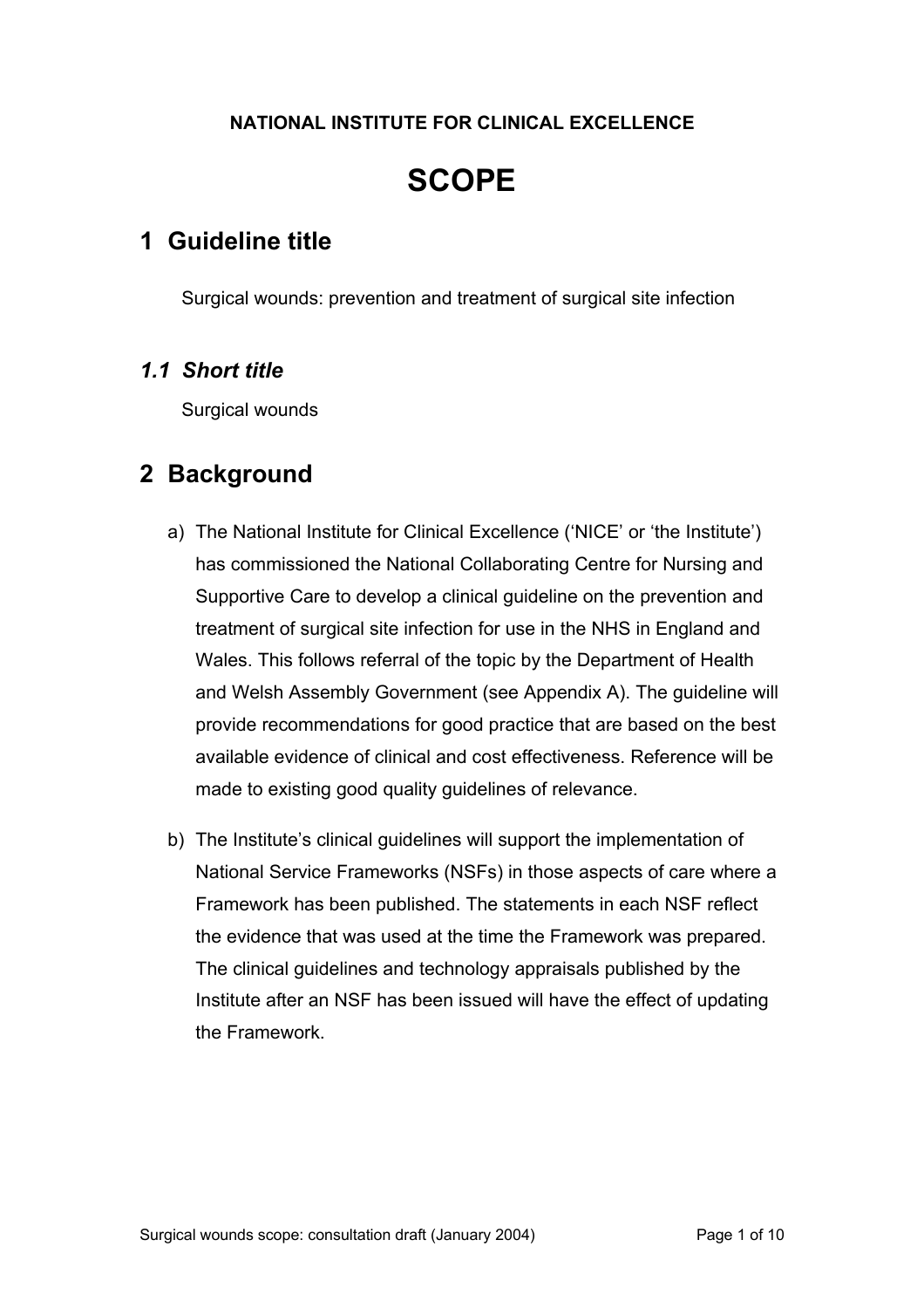# **3 Clinical need for the guideline**

- a) Surgical site infection (SSI) is a postoperative complication occurring within 30 days following a surgical procedure and is an important cause of morbidity and mortality for patients undergoing surgery. The National Prevalence Survey of Infections in Hospitals (1996) conducted in 157 hospitals in England, Scotland, Wales and Ireland involving data from 37,111 patients reported an overall prevalence of hospital acquired infection of 9.0%. Four major groups of infections were identified: urinary tract infections; lower respiratory tract infections, skin infections, and SSIs. The prevalence of surgical SSI was 10.7%. Furthermore, *Surveillance of surgical site infection in English hospitals* reported an incidence of SSI of 4.2% from the 152 hospitals that participated in the surveillance between 1997 and 2001.
- b) SSI increases the length of hospital stay and subsequent utilisation of healthcare resources. The costs associated with each type of operation in the UK have been studied and the total attributable hospital cost due to SSI is estimated at £409 per infection.
	- Patient-related conditions and operation characteristics may influence the risk of SSI development. The assessment and identification of the presence of these factors facilitates both surveillance and the implementation of targeted prevention measures. In addition, the incidence of infected surgical wounds may be influenced by factors such as preoperative care, the operating room environment, postoperative care and type of surgery .The classification of the type of surgery is determined by the degree of contamination at the time of surgery as follows (see Appendix B):
	- clean wounds
	- clean-contaminated wounds
	- contaminated wounds
	- dirty or infected wounds.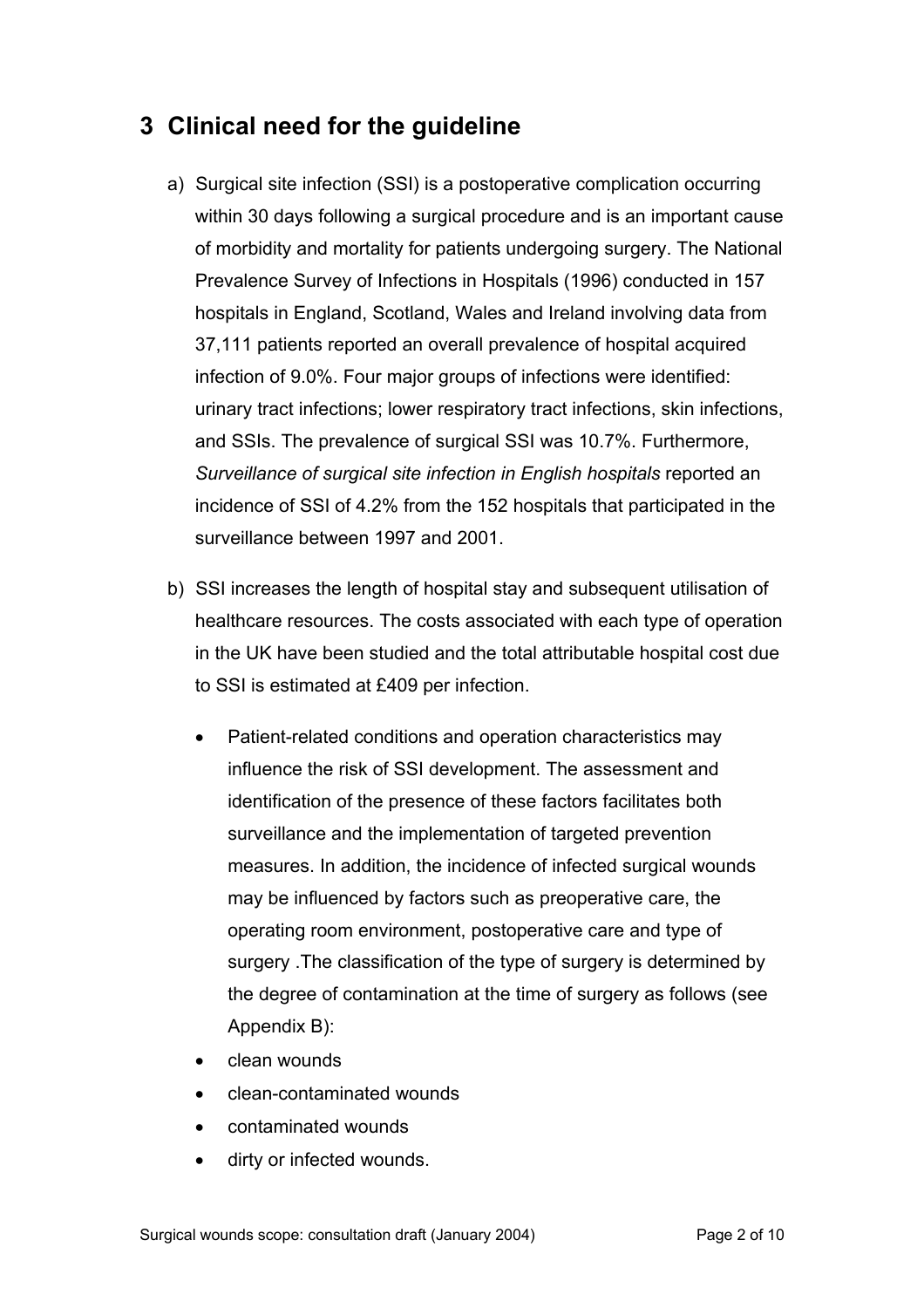Classification of infection is determined by the depth of invasion of micro-organisms. Such classification is described as:

- superficial incisional involving the skin and subcutaneous tissues
- deep incisional involving the soft tissues (fascia and muscle)
- organ/space.
- c) The Nosocomial Infection National Surveillance Scheme (NINSS), established in response to the need for a defined programme of surveillance of infection in English hospitals, uses a risk index to stratify surgical wound infection rates by risk factors. Risk category is determined by allocating a point for the presence of each of the following risk factors:
	- a contaminated or dirty wound class (see Appendix B)
	- American Society of Anesthesiologists score of 3, 4 or 5 (see Appendix C)
	- a procedure lasting longer than the expected duration of surgery for that particular operation.

# **4 The guideline**

- a) The guideline development process is described in detail in three booklets that are available from the NICE website (see 'Further information'). *The Guideline Development Process – Information for Stakeholders* describes how organisations can become involved in the development of a guideline.
- b) This document is the scope. It defines exactly what this guideline will (and will not) examine, and what the guideline developers will consider. The scope is based on the referral from the Department of Health and Welsh Assembly Government (see Appendix A).
- c) The areas that will be addressed by the guideline are described in the following sections.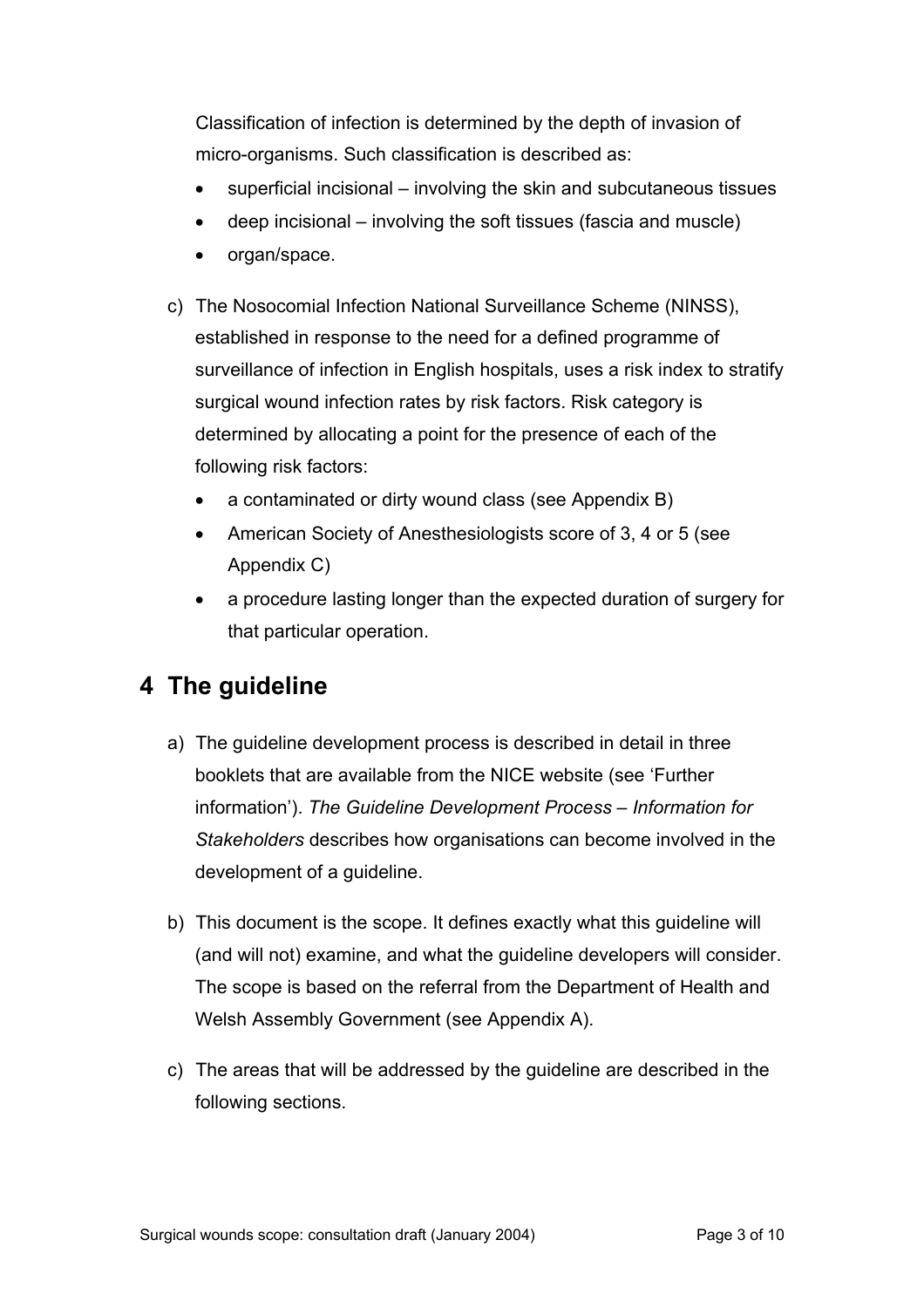### *4.1 Population*

#### **4.1.1 Groups that will be covered**

- a) The guideline will consider people undergoing an incisional surgical procedure. It will also consider people undergoing surgical implant and people with surgical drain sites.
- b) Groups with characteristics considered as risk factors for the development of SSI as defined by the NINSS surgical risk stratification system will also be considered, but the management of specific underlying conditions will not be covered.

#### **4.1.2 Groups that will not be covered**

a) People undergoing any surgical procedure that does not involve a visible surgical incision, and therefore does not result in the presence of a conventional surgical wound.

### *4.2 Healthcare setting*

- a) Patients undergoing surgical procedures in acute hospital trusts and primary health care settings.
- b) Patients discharged to a home care setting (own home or extended care settings) with a recent surgical intervention and subsequent wound.

### *4.3 Clinical management*

a) Preoperative

#### **Patient specific**

- Hand-washing technique.
- Prophylactic antibiotics.
- Hair removal.
- Nutrition and hydration.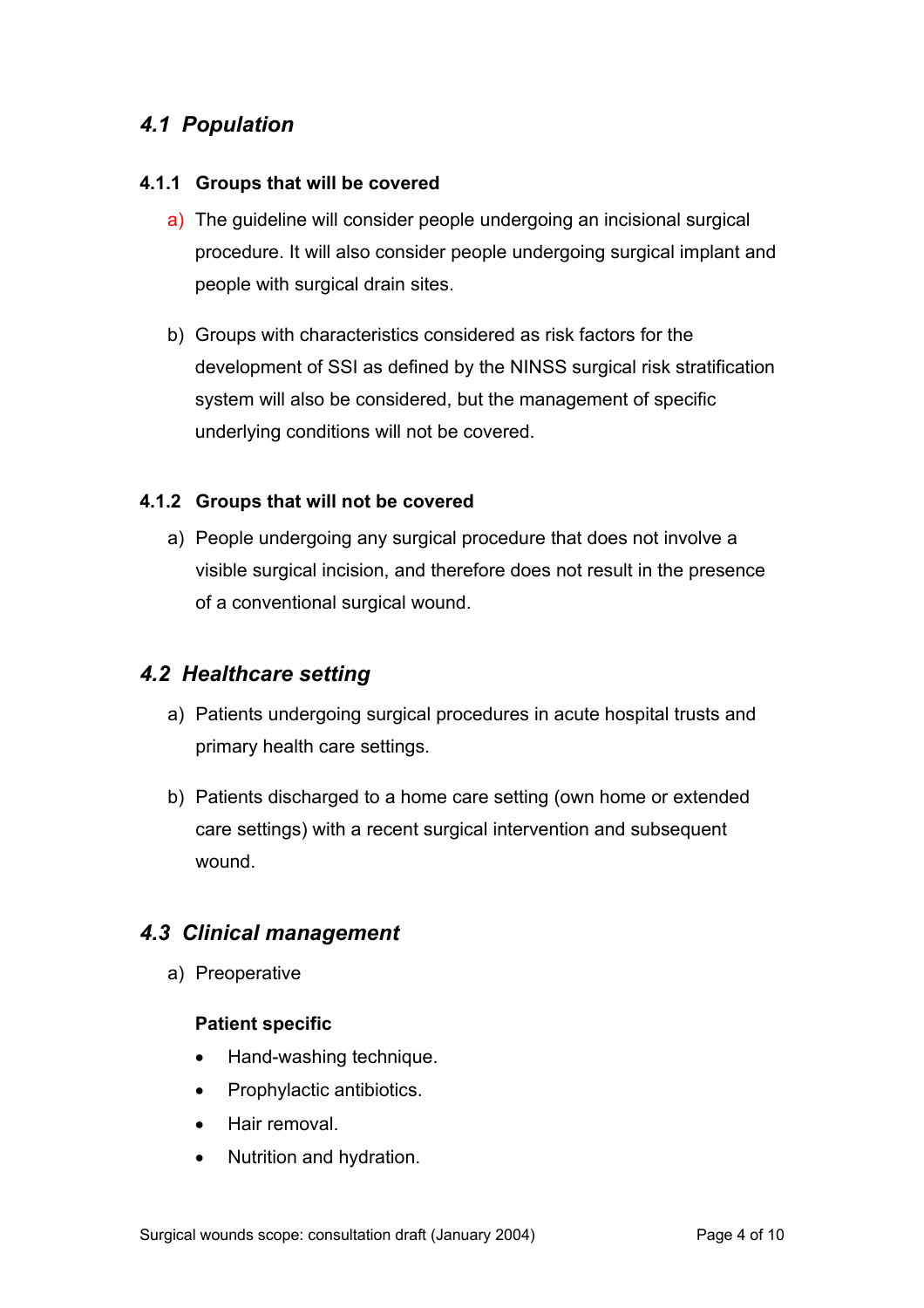• Other interventions targeted at high-risk patients.

#### **Service/environment**

- Length of preoperative stay.
- b) Intraoperative

#### **Patient specific**

- Skin preparation solutions and technique.
- Normothermia and warming.
- Antibiotic prophylaxis for prolonged surgery.
- Topical intra-wound solutions and antibiotics.

#### **Surgical intervention**

- Type of surgery: minimally invasive or invasive.
- Suturing materials and techniques.
- Wound closure techniques.

#### **Management of environment**

- Theatre wear and masks.
- Drapes.
- Hand washing solutions and technique.
- Airflow and theatre environment.
- c) Postoperative prevention and treatment

#### **Patient specific**

- Use of drains.
- Dressings and cleansing.
- Debridement for open wounds.
- **Antibiotics**

#### **Management of infection**

- Diagnosis and classification systems.
- Surveillance.
- d) Management of antibiotic-resistant bacteria will not be included.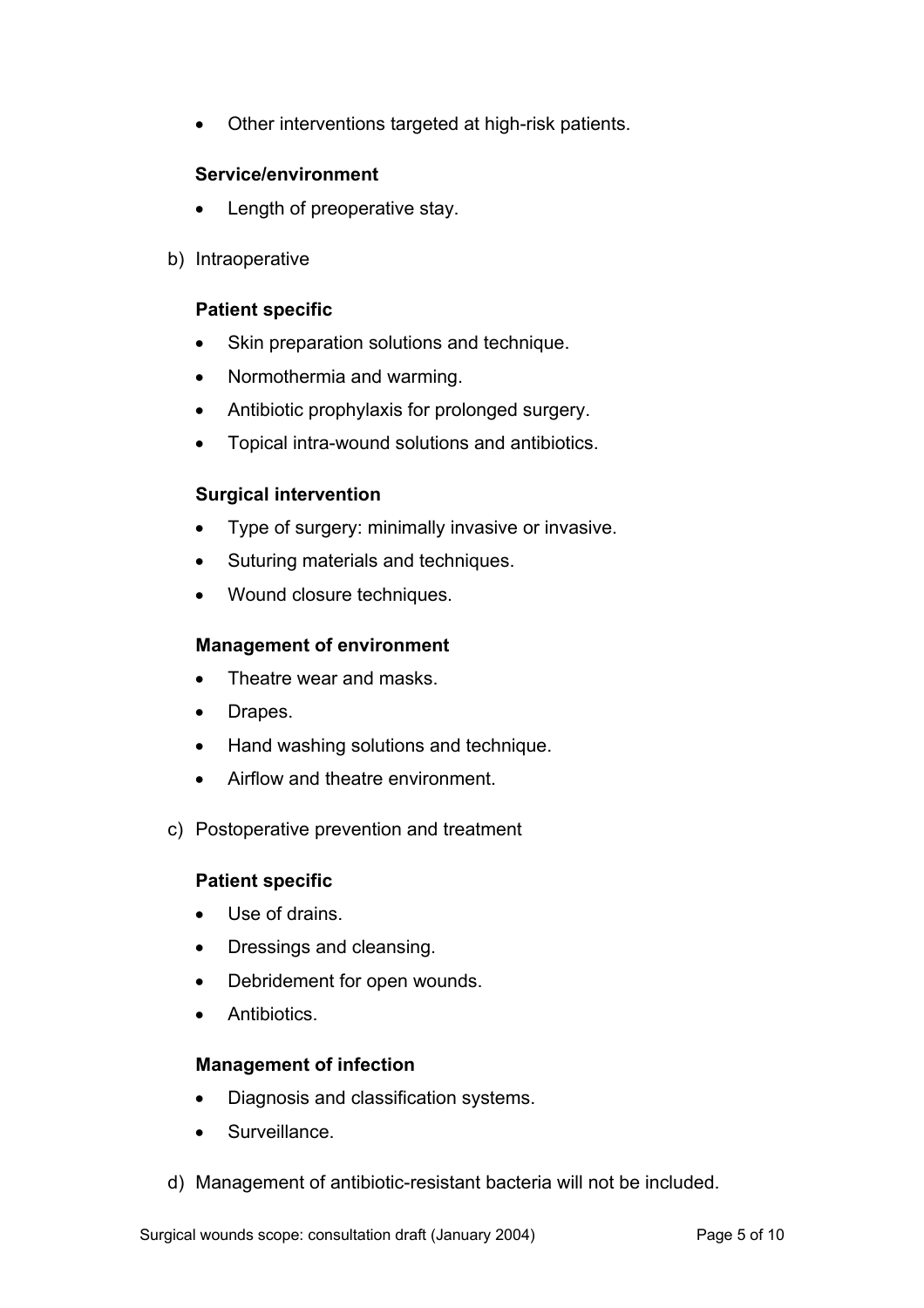- e) Recommendations will address the information needs of patients and their carers.
- f) Because of the number of settings covered and associated interventions/preventive actions, it is likely that referral will be made to existing guidelines and principles of prevention and management within those guidelines.
- g) The NICE technology appraisal on debridement for infected surgical wounds will be updated as part of this work<sup>[1](#page-5-0)</sup>.

### *4.4 Audit support within guideline*

The guideline will incorporate review audit criteria and advice.

The audit will complement any existing and proposed work of relevance.

### *4.5 Status*

#### **4.5.1 Scope**

This is the consultation draft of the scope. The consultation period is from 20 January to 17 February 2004.

#### **4.5.2 Guideline**

 $\overline{a}$ 

The development of the guideline recommendations will begin in June/July 2004.

<span id="page-5-0"></span><sup>&</sup>lt;sup>1</sup> National Institute for Clinical Excellence (2001) Guidance on the use of debriding agents. *NICE Technology Appraisal* No.45. London: National Institute for Clinical Excellence. Available from www.nice.org.uk.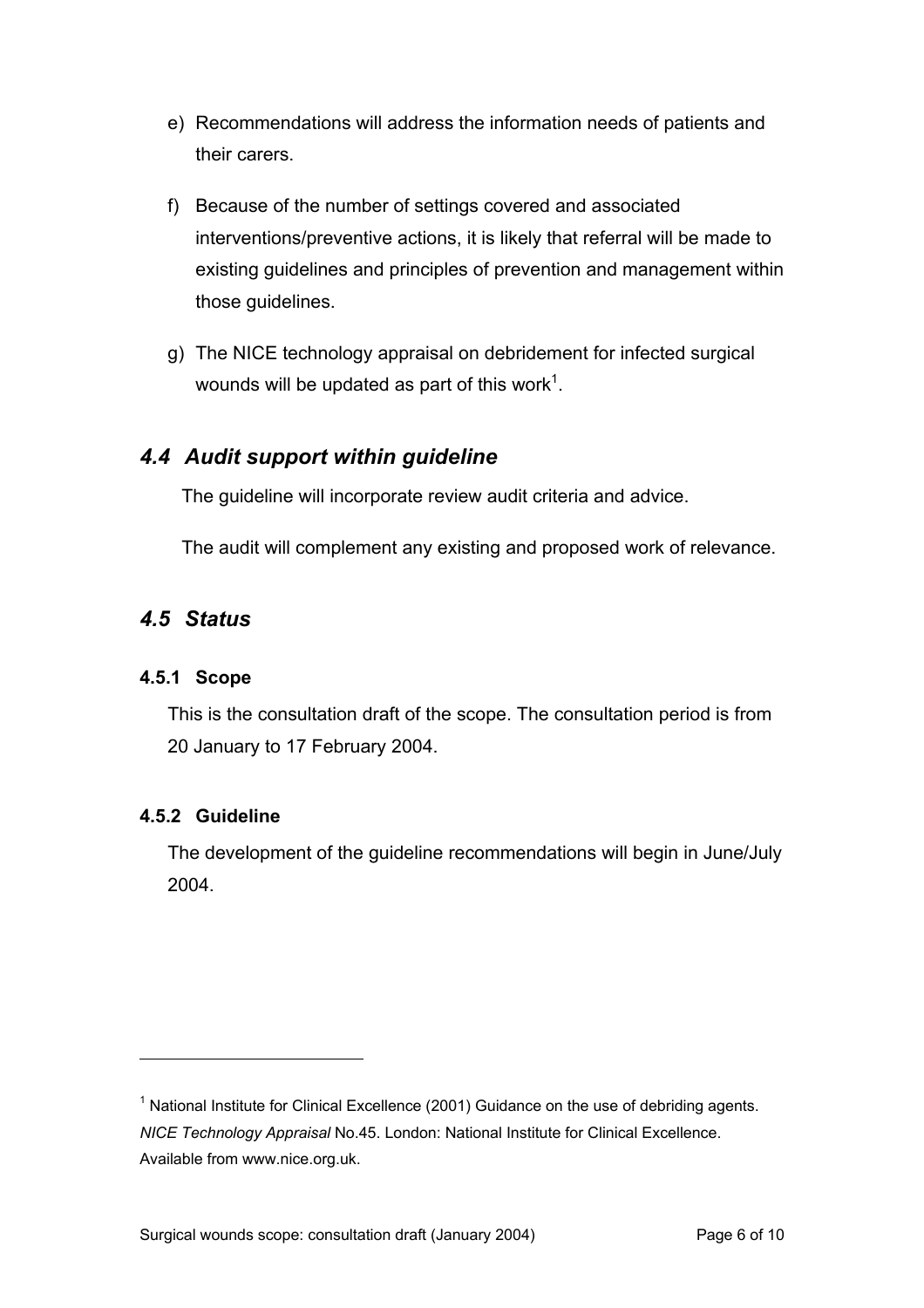## **5 Further information**

Information on the guideline development process is provided in:

- *The Guideline Development Process Information for the Public and the NHS*
- *The Guideline Development Process Information for Stakeholders*
- *The Guideline Development Process Information for National Collaborating Centres and Guideline Development Groups*

These booklets are available as PDF files from the NICE website (www.nice.org.uk). Information on the progress of the guideline will also be available from the website.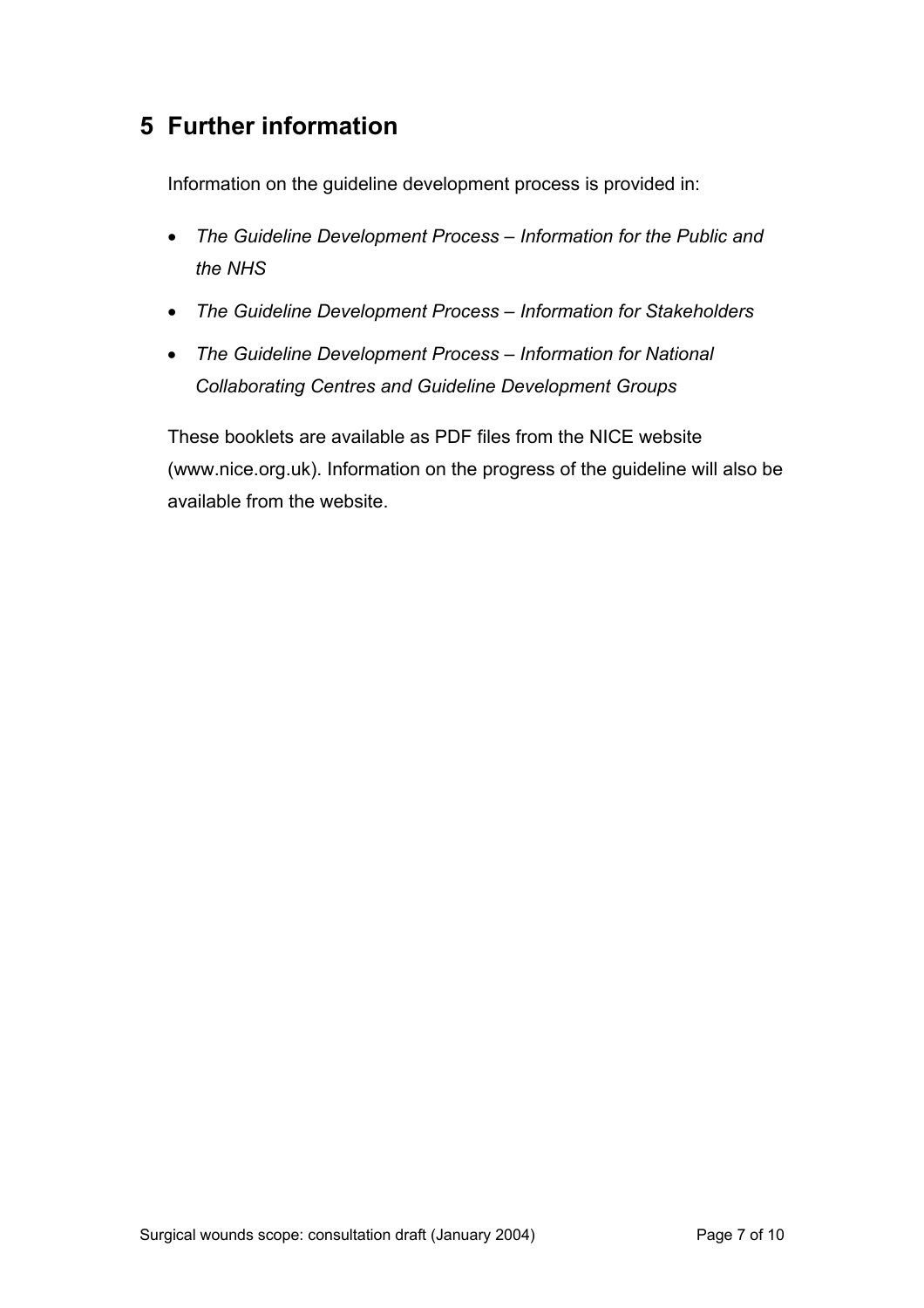# **Appendix A – Referral from the Department of Health and Welsh Assembly Government**

The Department of Health and Welsh Assembly Government asked the Institute:

"To prepare guidance for the NHS in England and Wales on the prevention, management and treatment of wounds. The guidance should include the prevention of skin breakdown, prevention of pressure sores, prevention of diabetic foot ulceration, prevention of recurrence of venous leg ulcers and prevention of breakdown of surgical wounds."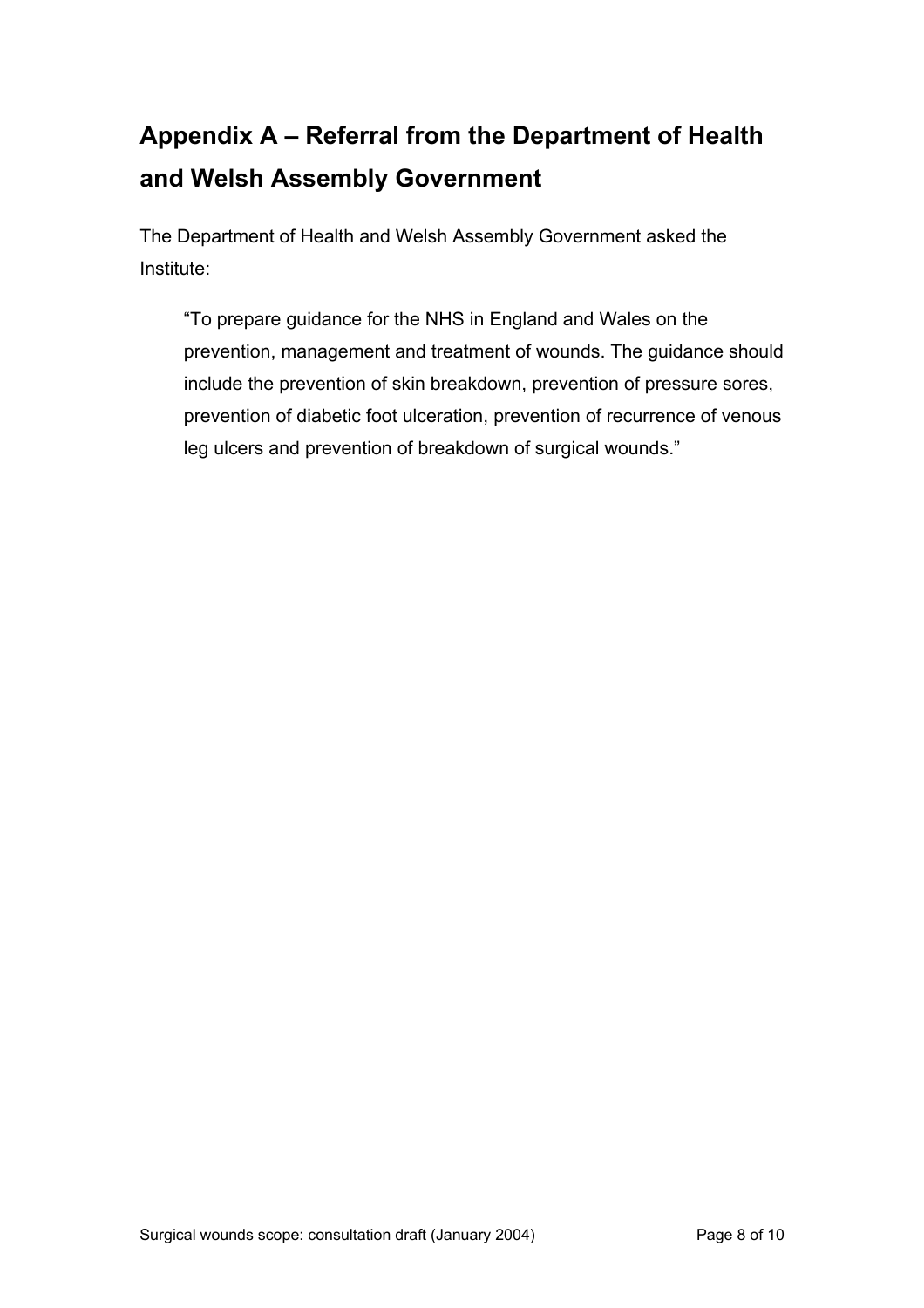# **Appendix B: Surgical wound classification**

**Clean:** An uninfected operative wound in which no inflammation is encountered and in which the respiratory tract, alimentary, genital, or uninfected urinary tracts are not entered.

**Clean-contaminated:** Operative wounds in which the respiratory, alimentary, genital, or urinary tract is entered under controlled conditions and without unusual contamination.

**Contaminated:** Open, fresh, or accidental wounds; operations with major breaks in sterile technique or gross spillage from the gastrointestinal tract; and incisions in which acute, non-purulent inflammation is encountered.

**Dirty or infected:** Old traumatic wounds with retained devitalised tissue, and those that involve existing clinical infection.

(National Academy of Science 1964)